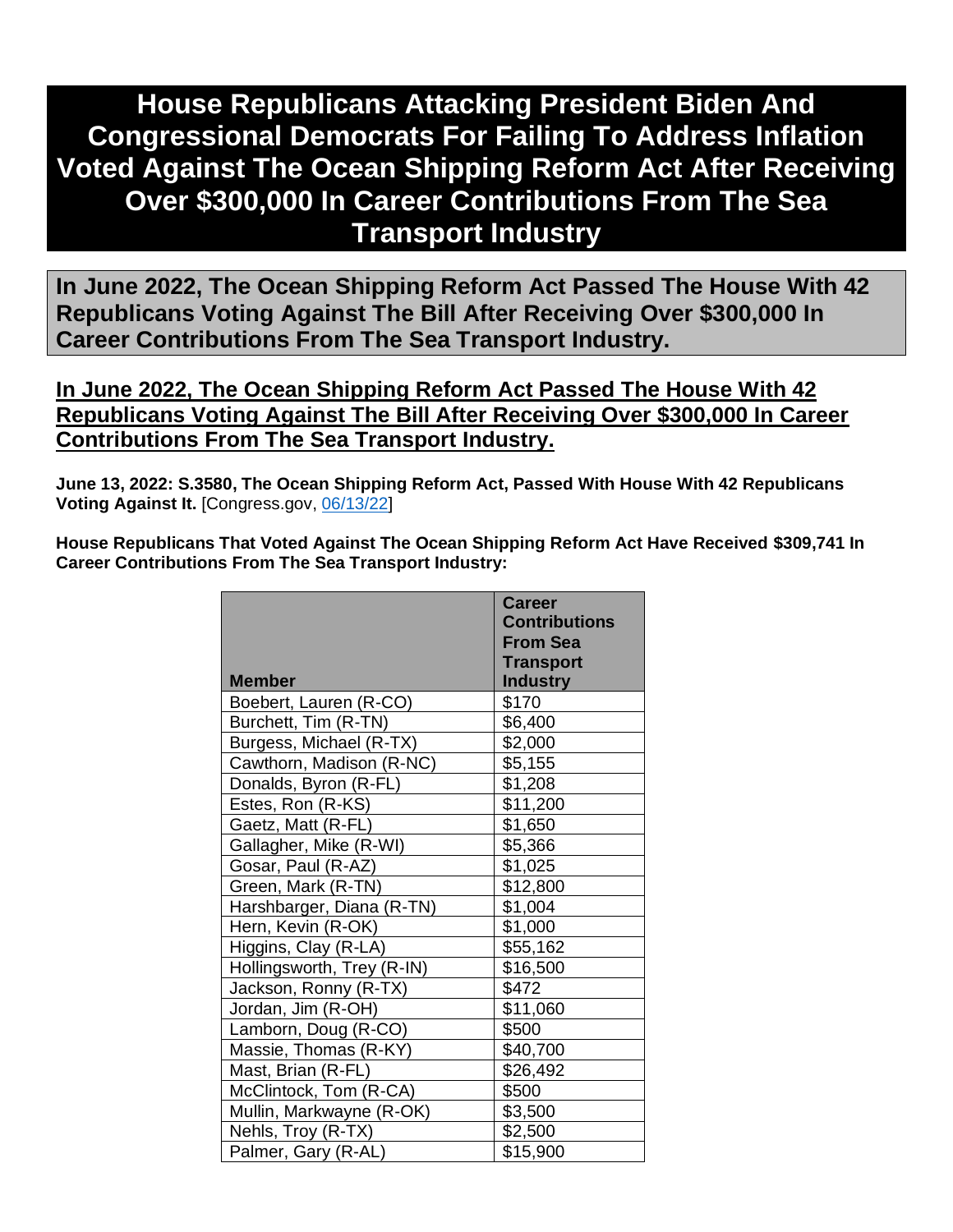| Perry, Scott (R-PA)      | \$337     |
|--------------------------|-----------|
| Rosendale, Matt (R-MT)   | \$13,521  |
| Roy, Chip (R-TX)         | \$81      |
| Schweikert, David (R-AZ) | \$4,750   |
| Weber, Randy (R-TX)      | \$68,788  |
| <b>TOTAL</b>             | \$309,741 |

[OpenSecrets, accessed [06/14/22\]](https://www.opensecrets.org/industries/summary.php?ind=M05&cycle=All&recipdetail=H&sortorder=N&mem=Y&page=10)

**House Republicans Who Voted Against The Ocean Shipping Reform Act Have Frequently attacked President Biden And Congressional Democrats for Failing To Address Rising Inflation, Calling Them The "Party Without Legitimate Solutions" While Being "More Interested In Pointing Fingers Than Fixing" Inflation.**

**Rep. Lauren Boebert (R-CO) Blamed Inflation On President Biden's "Failed Policies" And Defended Corporations From Causing Inflation.**

**May 2022: Rep. Boebert Tweeted That President Joe Biden's "Failed Policies" Caused Inflation To Skyrocket:** 



Oh, Joe... inflation ain't a strength, hon.

Glad to see you are finally admitting that your failed policies caused it to skyrocket.



**May 2022: Rep. Boebert Defended Corporations From Causing Inflation, Instead Arguing "The Only Entity That Can Cause Inflation" Is The Government:**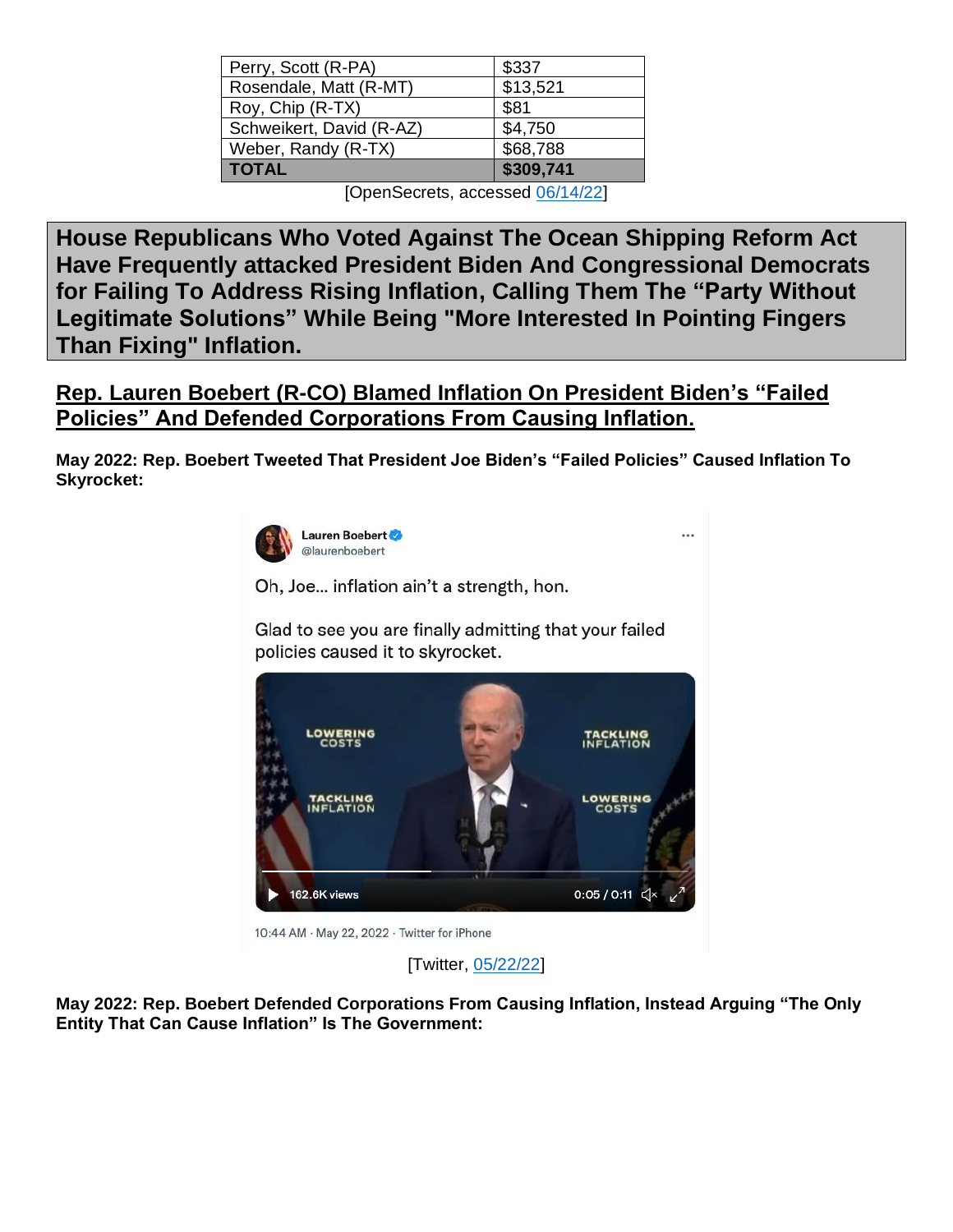

## **Rep. Jim Jordan (R-OH)—Ranking Member Of The House Judiciary Committee— Tweeted That President Joe Biden's America Was "Inflation Reach[ing] Another 40 Year Record High."**

**Rep. Jim Jordan Is Ranking Member Of The House Judiciary Committee.** [House Judiciary Committee, accessed [06/14/22\]](https://republicans-judiciary.house.gov/ranking-member/)

**June 2022: Rep. Jim Jordan Tweeted That President Joe Biden's America Was "Inflation Reach[ing] Another 40 Year Record High. Gas Is \$5 Per Gallon. Parent's Still Can't Find Baby Formula."**



[Twitter, [06/10/22\]](https://twitter.com/Jim_Jordan/status/1535261633836204035)

### **Rep. Gary Palmer (R-AL)—Chairman Of The House Republican Policy Committee—Called President Biden And Democrats The "Party Without Legitimate Solutions."**

**Rep. Gary Palmer Is Chairman Of The House Republican Policy Committee.** [House Republican Policy Committee, accessed [06/14/22\]](https://republicanpolicy.house.gov/about/history-committee-membership)

**In A Speech At The Congressional Institute, Rep. Palmer Blamed President Biden And The Democratic Party For Causing "Inflation To Skyrocket," Calling Democrats "A Party Without Legitimate Solutions."** "And then they come in with this \$1.9 trillion package–the American recovery plan–that simply caused inflation to skyrocket. They flooded the economy with money. And now they're talking about handing out \$300 a month to help you buy your gas that will only make inflation worse. This is a party without legitimate solutions." [House GOP, [03/24/22](https://www.gop.gov/video_feed/rep-gary-palmer-on-skyrocketing-gas-prices-inflation-due-to-biden-and-democrats/) 2:46]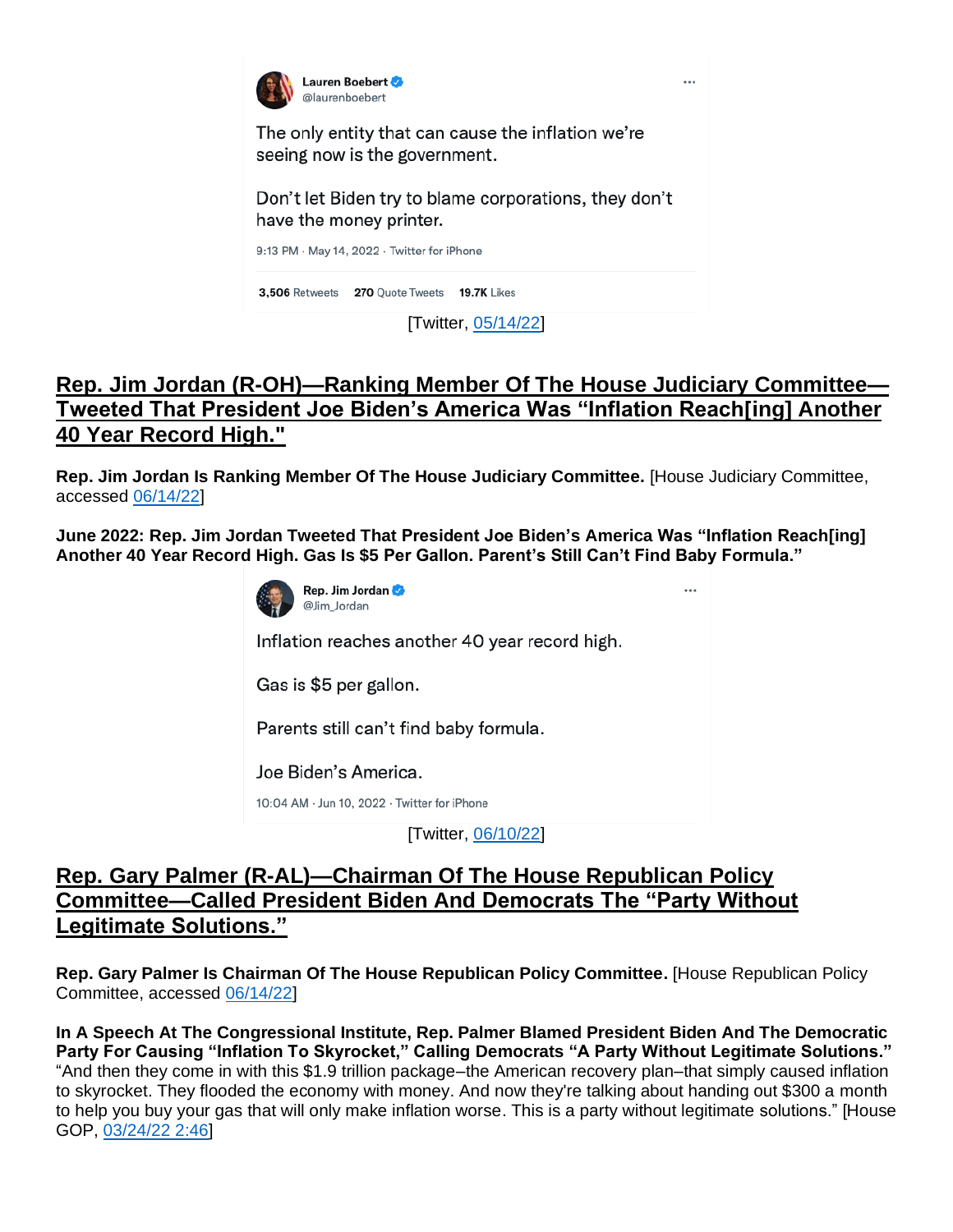# **Rep. David Schweikert (R-AZ)—Senior House Republican Member Of The U.S. Congress Joint Economic Committee—Tweeted That President Biden's Solution To Inflation Is "Spend, Spend, And Spend."**

**Rep. David Schweikert Is The Senior House Republican Member Of The U.S. Congress Joint Economic Committee.** [Congressman Schwikert, accessed [06/14/22\]](https://schweikert.house.gov/committees-assignments/)

**Rep. Schweikert Tweeted That President Biden's Solution To Inflation Is "Spend, Spend, And Spend."** 

...

 $\ddotsc$ 



Inflation is at 8.3% nationally. In the Phoenix metro area, that rate is a staggering 11%.

What is President Biden's solution to this crisis? Spend, spend, and spend.



foxbusiness.com Biden's credibility on inflation, gas, economy is melting like an ice cube in the s... Inflation, high gas prices, the declining economy are hurting Americans but the Biden administration is grasping at catchy phrases.

3:11 PM · Jun 4, 2022 · Twitter Web App

[Twitter, [06/04/22\]](https://twitter.com/RepDavid/status/1533164433232384001)

### **Rep. Matt Gaetz (R-FL) Called Joe Biden "The Greatest Inflation President God Ever Created," And Blasted His Administration's Policies To Tackle Inflation.**

**March 2022: Rep. Matt Gaetz Wrote On Twitter That President "Joe Biden Is The Greatest Inflation President God Ever Created."**



Joe Biden is the Greatest Inflation President God Ever Created

4:57 PM · Mar 20, 2022 · Twitter for iPhone

784 Retweets 172 Quote Tweets 7,709 Likes

[Twitter, [03/20/22\]](https://twitter.com/mattgaetz/status/1505649634777128965)

**March 2022: Rep. Matt Gaetz Tweeted That "If Government Spending Solved Inflation, We Would Already Have Inflation Kryptonite," Blasting President Joe Biden's Agenda.**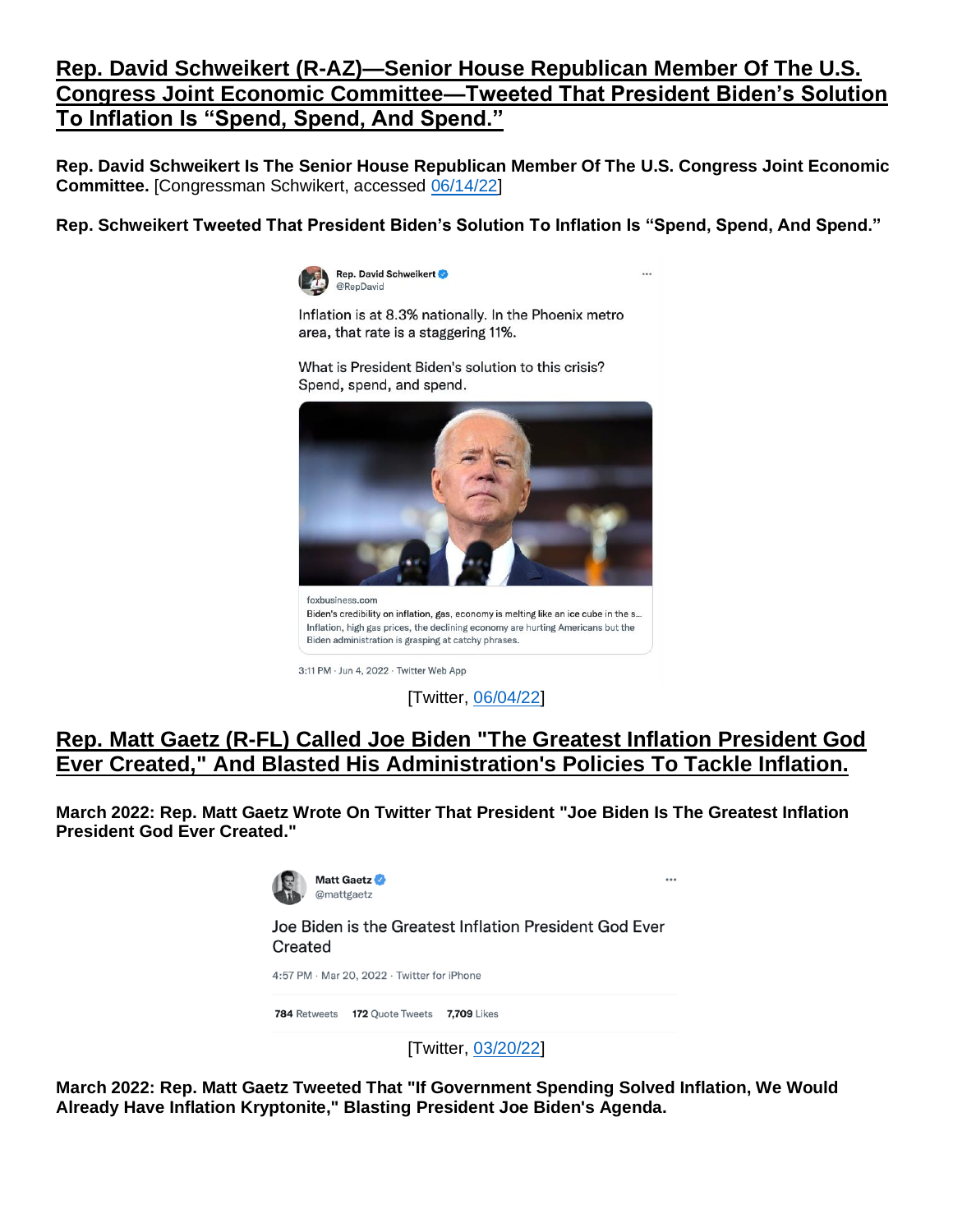

If government spending solved inflation, we would already have inflation kryptonite as a result of the Biden agenda.

The reality is when the government prints more money, that results in that money being less valuable and less worthy.

[Twitter, [03/03/22\]](https://twitter.com/RepMattGaetz/status/1499422656906633224)

## **Rep. James Comer (R-KY), Ranking Member On The House Committee On Oversight And Reform, Blamed President Joe Biden's "Policy Decisions" For "Skyrocketing" Inflation And Said That "Inflation Shows No Signs Of Slowing Down."**

**Rep. James Comer (R-KY) Is The Ranking Member On The House Committee On Oversight And Reform.** [House Committee on Oversight and Reform, accessed [06/14/22\]](https://oversight.house.gov/members)

**June 2022: Rep. James Comer Wrote On Twitter That "The U.S. Economy Is Teetering On Recession" And "Inflation Is Skyrocketing," Putting Blame On President Joe Biden's "Policy Decisions."**



Rep. James Comer & @RepJamesComer · 8m ... The U.S. economy is teetering on recession, gas prices continue to climb, and inflation is skyrocketing.

Joined @FoxFriendsFirst to discuss the Democrats' war on American energy.

People across this country are suffering because of this administration's policy decisions.

[Twitter, [06/14/22\]](https://twitter.com/RepJamesComer/status/1536712249405997060)

**June 2022: Rep. James Comer Wrote On Twitter That President Joe Biden's "Economic Policies" And "Government Spending" Have Led To Inflation, With "No Signs Of Slowing Down."**



Rep. James Comer & @RepJamesComer · Jun 11

The U.S. economy is in trouble because of too much government spending and bad economic policies by the Biden administration.

The numbers don't lie. Inflation shows no signs of slowing down.

Joined @EveningEdit to discuss

[Twitter, [06/11/22\]](https://twitter.com/RepJamesComer/status/1535728919760056322)

# **Rep. Barry Loudermilk (R-GA) Blamed President Biden's "Destructive Policies" For Causing Inflation To Surge.**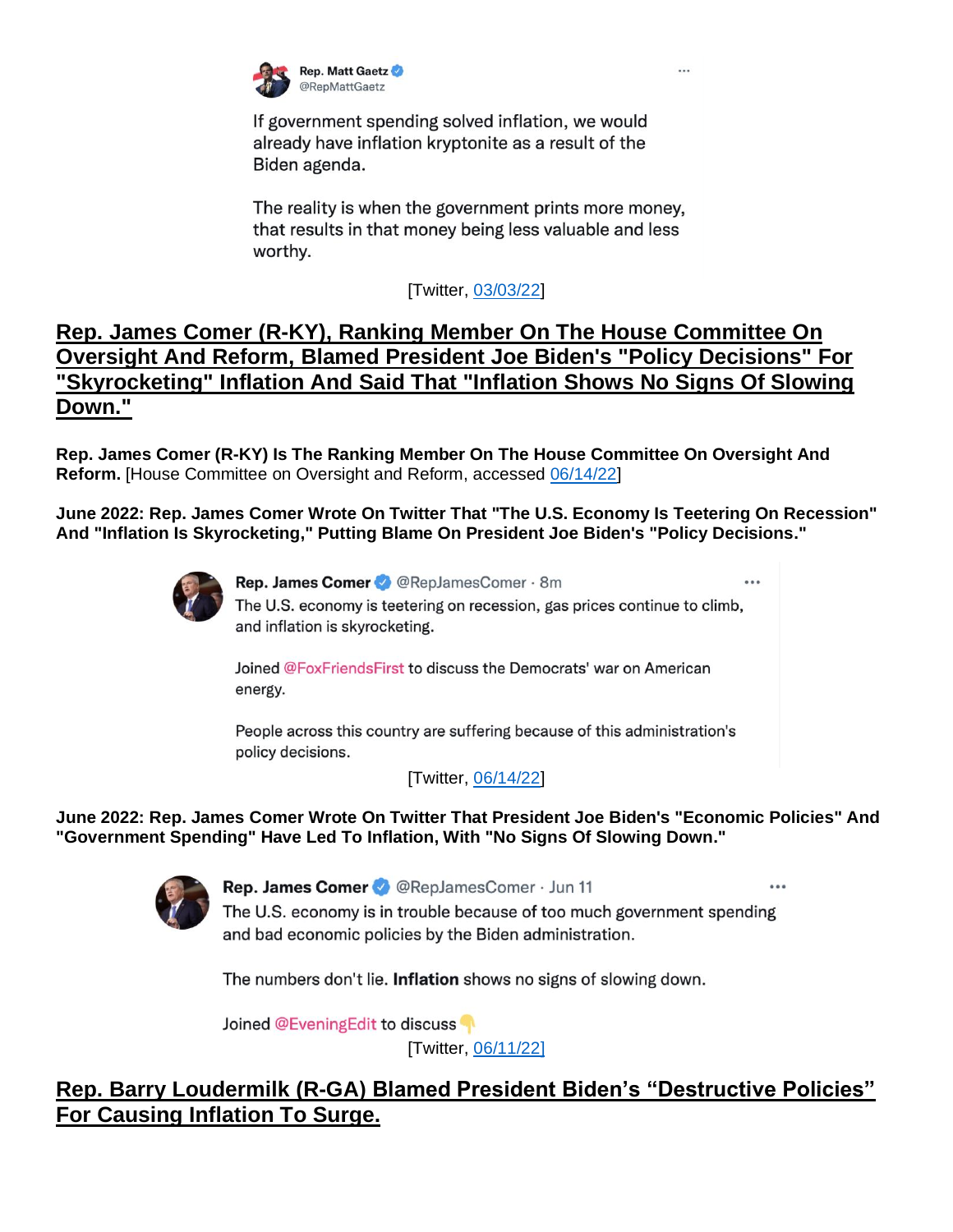**June 2022: Rep. Barry Loudermilk (R-GA) Wrote On Twitter That Inflation Has "Been Surging Since The Day" President Joe Biden "Took Office" And Blamed His "Destructive Policies."**

 $\overline{a}$ 

 $\overline{a}$ 



**Rep. Barry Loudermilk** @RepLoudermilk

Pres Biden says there's no way to "click a switch" and fix the gas and inflation crises. That's meant to lead us to believe they're new issues; but the fact is, fuel prices & inflation have been surging since the day Biden took office and began implementing destructive policies.

[Twitter, [06/02/22\]](https://twitter.com/RepLoudermilk/status/1532424986266304512)

### **Rep. Michael Burgess (R-TX) Accused President Biden Of Prioritizing "Partisan Spending" Over Ending Inflation.**

**March 2022: In A Statement, Rep. Burgess Accused President Biden Of Prioritizing "Partisan Spending" Instead Of "Ending The Crises" Of Inflation.** "This budget will further drive inflation. There is over \$340 billion remaining in unobligated COVID-19 funding, but instead of using those funds to cover other parts of his expensive budget, President Biden requested an additional \$22 billion in COVID-19 spending. If we want to put an end to inflation, Congress must stop its reckless spending spree. President Biden's budget shows he values partisan spending priorities instead of ending the crises that are affecting Americans' pocketbooks." [Congressman Burgess, [03/28/22\]](https://burgess.house.gov/news/documentsingle.aspx?DocumentID=403408)

### **Rep. Andy Biggs (R-AZ) Blamed The Biden Administration For "Historic Inflation And An Economy Headed Towards A Recession."**

**June 2022: In A Tweet, Rep. Briggs Blamed The Biden Administration And Congressional Democrats For "Historic Inflation And An Economy Headed Towards A Recession."** 



Reckless spending by the Biden Administration and Congressional Democrats has resulted in historic inflation and an economy headed towards a recession.

These folks should know money doesn't grow on trees.

12:59 PM · Jun 1, 2022 · Twitter for iPhone

[Twitter, [06/01/22\]](https://twitter.com/RepAndyBiggsAZ/status/1532044225126309889)

**May 2022: Mentioning Inflation, Rep. Biggs Tweeted That President Biden "Needs To Clean Up This Mess. Now!"**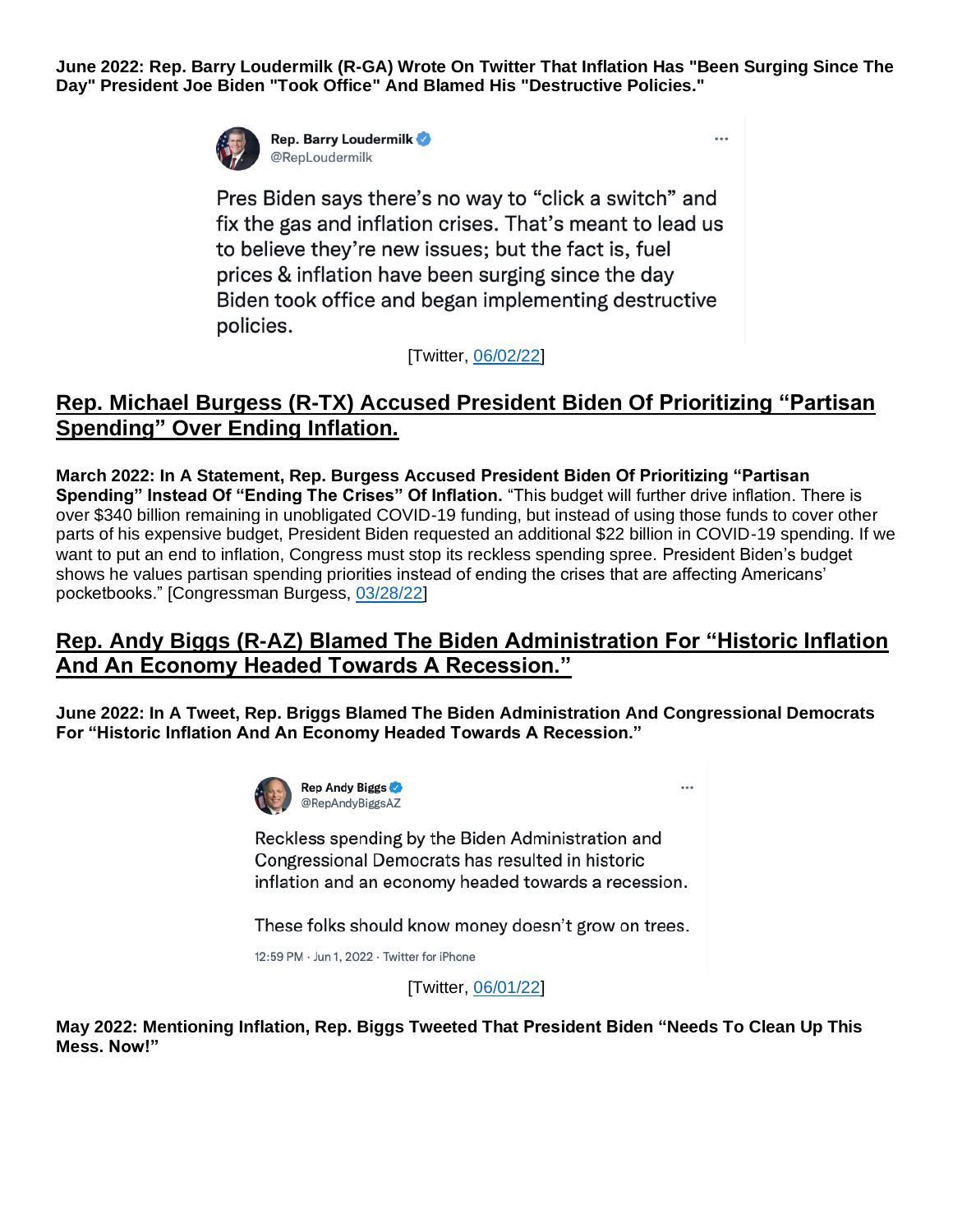

Record high border encounters.

Record high inflation.

Record high gas prices.

Record high government spending.

Record high crime.

Biden is sinking this country and his only response is to visit Asia (7,000 miles away) this week.

He needs to clean up this mess. Now!

3:34 PM · May 17, 2022 · Twitter Web App

[Twitter, [05/17/22\]](https://twitter.com/RepAndyBiggsAZ/status/1526647394875604993)

# **Rep. Brian Mast (R-FL), A Member On The House Committee On Transportation And Infrastructure, Wrote In A Blog Post That President Joe Biden Is "More Interested In Pointing Fingers Than Fixing" Inflation.**

**Rep. Brian Mast (R-FL) Is A Member Of The House Committee On Transportation And Infrastructure.**  [Congressman Mast, accessed [06/14/22\]](https://mast.house.gov/committees)

**June 2022: Rep. Brian Mast, In A Blog Post On His House Website, Blamed President Joe Biden For Inflation While Accusing Biden Of Being "More Interested In Pointing Fingers Than Actually Fixing This Problem."** "Inflation is at 40-year-high. The weight of inflation is crushing Floridians. In fact, it is costing each family \$600 more every month. This is a direct consequence of President Biden's trillions of dollars of federal spending. While he was on a spending spree with your tax dollars, he kept telling American people inflation was a temporary phenomenon in hopes that no one would notice the skyrocketing prices. […] With branding like 'Putin's price hike,' he made it clear that he is more interested in pointing fingers than actually fixing this problem." [Congressman Mast, [06/10/22\]](https://mast.house.gov/2022/6/inflation-is-costing-florida-families-600-each-month)

### **Rep. Mike Gallagher (R-WI), A Member On The House Committee On Transportation And Infrastructure, Accused President Biden Of "Living In Economic Fantasyland" And Called On His Administration "To Change Course And Take Action On These Skyrocketing Costs."**

**Rep. Mike Gallagher (R-WI) Is A Member Of The House Committee On Transportation And Infrastructure.** [Congressman Gallagher, accessed [06/14/22\]](https://gallagher.house.gov/about/committees-and-caucuses)

**June 2022: Rep. Mike Gallagher Released A Statement Calling On The Biden Administration To Address Increased Inflations, Adding That Democrats Are "Unserious About One Of The Most Pressing Issues Facing Americans."** "This morning, the Labor Department announced inflation has hit a new forty-year record high. But instead of taking action to address rising costs, Democrats continue to wage war on American energy and threaten to cancel student debt, which many think would make inflation worse. Democrats are unserious about one of the most pressing issues facing Americans, and here in Northeast Wisconsin, people are tired of it. The administration needs to change course and take action on these skyrocketing costs that are hurting hardworking Americans." [Congressman Gallagher, [06/10/22\]](https://gallagher.house.gov/media/press-releases/gallagher-statement-40-year-high-inflation)